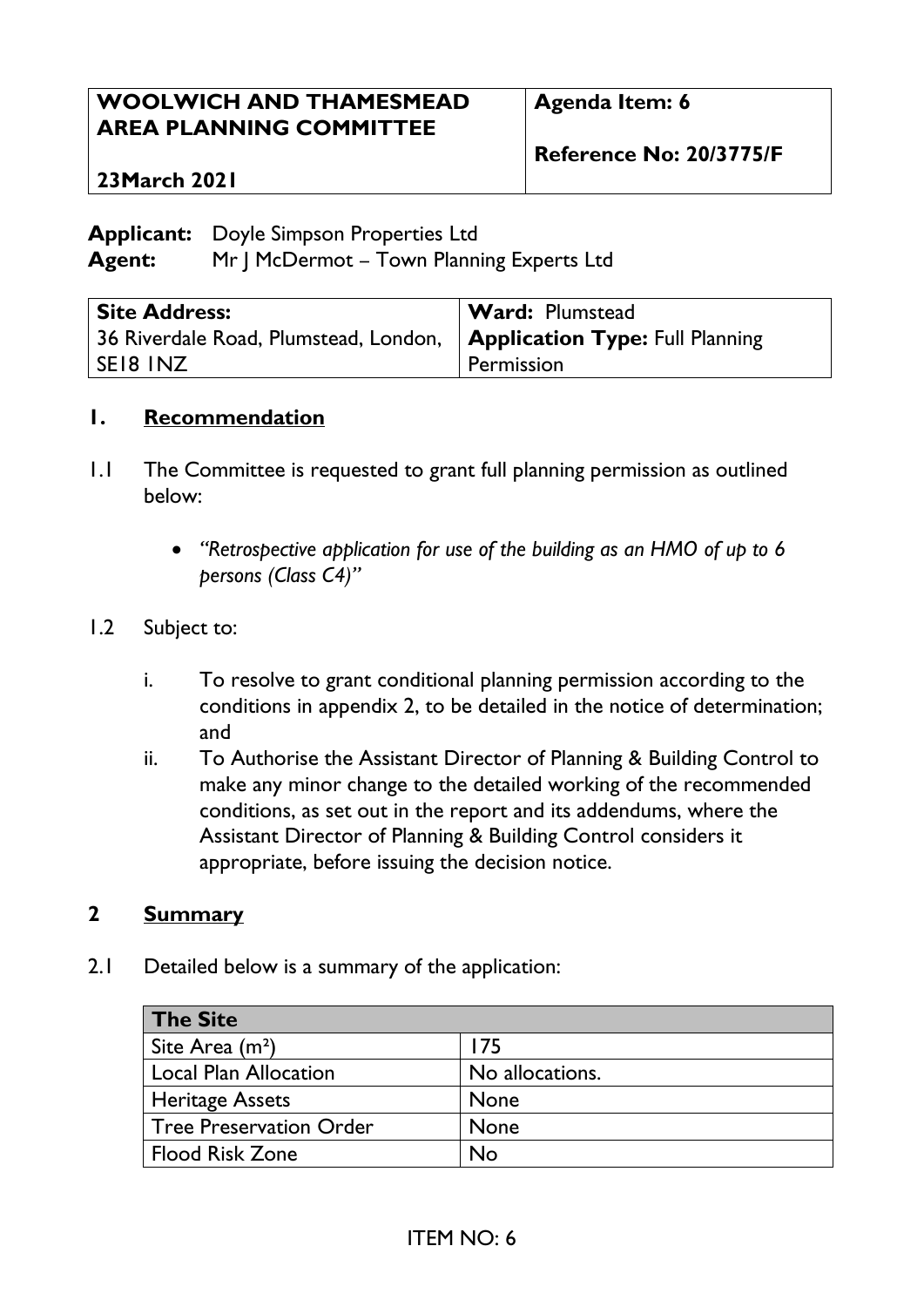| <b>Existing &amp; Proposed Building (no change)</b> |                                                  |  |
|-----------------------------------------------------|--------------------------------------------------|--|
| <b>Building height (metres)</b>                     | 8.42                                             |  |
| No. of storeys                                      | 2-storeys, plus non-<br>original loft conversion |  |
| Floor area $(m^2)$                                  | 135.0                                            |  |

| Transportation          |                               |                         |
|-------------------------|-------------------------------|-------------------------|
| Car Parking             | No. existing car              | 0                       |
|                         | parking spaces                |                         |
|                         | No. Proposed Car              | $\boldsymbol{0}$        |
|                         | <b>Parking Spaces</b>         |                         |
|                         | <b>Proposed Parking Ratio</b> | N/A                     |
| <b>Cycle Parking</b>    | No. Proposed Cycle            | Not specified           |
|                         | Parking                       |                         |
|                         | Complies with policy          | <b>Addressed within</b> |
|                         |                               | section 14 of this      |
|                         |                               | report.                 |
| <b>Public Transport</b> | <b>PTAL Rating</b>            | 4                       |

| <b>Public Consultation</b> |             |
|----------------------------|-------------|
| Number in Support          | <b>None</b> |
| Number of objections       | <b>None</b> |

- 2.2 Whilst this application has received no objections from neighbours or neighbourhood groups, it has been called before committee by Councillor Cornforth for members to decide. Councillor Cornforth noted in their call-in request that they had concerns about the proposal, but has not yet set out what their concerns are.
- 2.3 The report details all relevant national, regional and local policy implications of the scheme, including supplementary planning guidance.
- 2.4 The application is considered to be acceptable and is recommended for approval subject to that set out in section 1.1 above.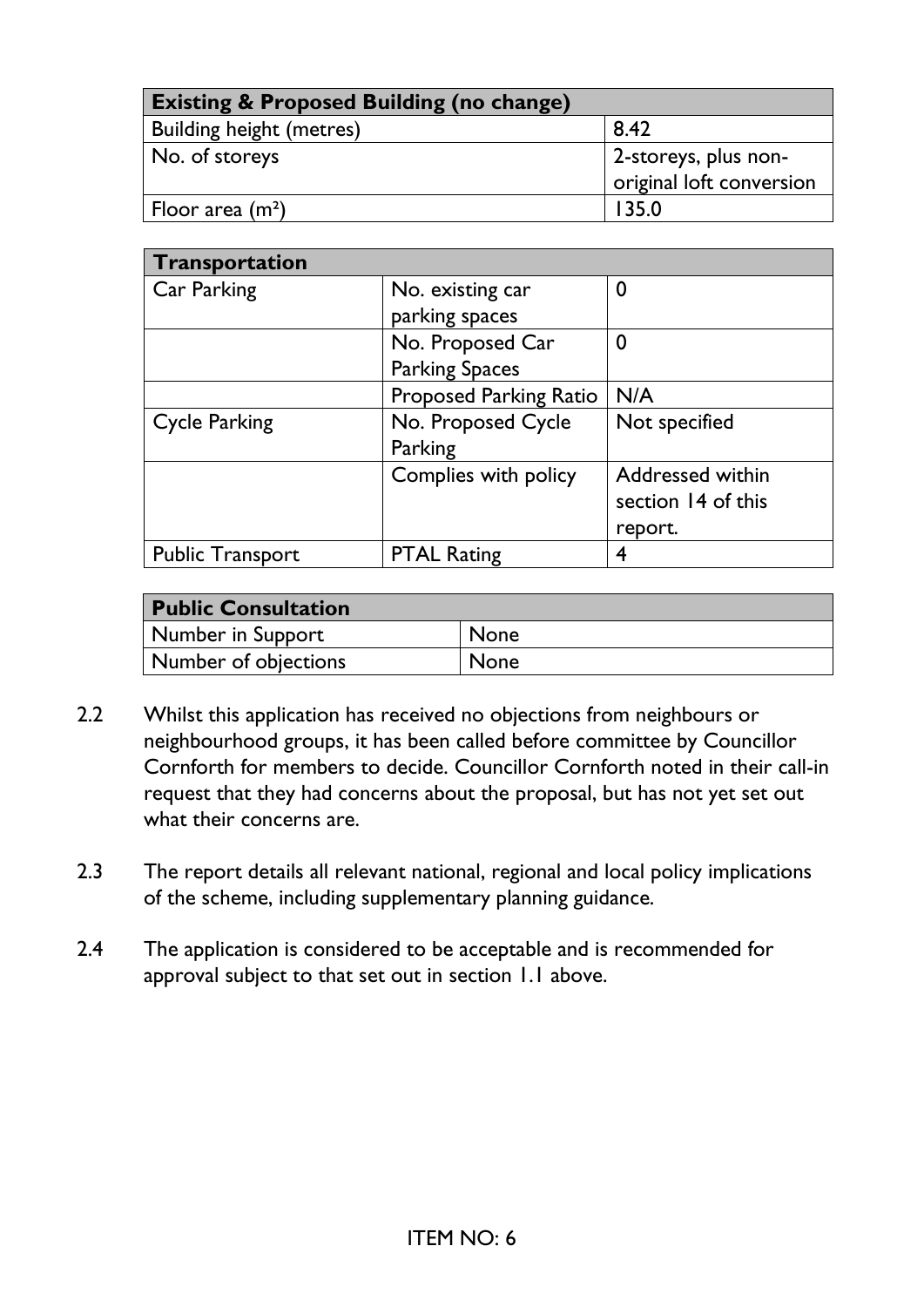### **Site Plan**



### **3 Site and Surroundings**

- 3.1 The application site is 36 Riverdale Road, Plumstead, London, SE18 1NZ.
- 3.2 The application site comprises a two-storey terraced dwelling, including loft conversion and is located on the western side of Riverdale Road.
- 3.3 The surrounding area is residential in character with the nearby properties featuring a generally consistent typology throughout.
- 3.4 The application building has been subject to a non-original rear extension, a non-original rear infill extension, and a non-original loft conversion incorporating an L-shaped dormer extension. The loft conversion and roof extension elements were considered not to require planning permission under a Lawful Development Certificate application in 2018.
- 3.5 The ground floor extensions have no record of planning consent. However, it is clear from digital imagery that they have been present for at least four (4) years and so are lawful by reason of time.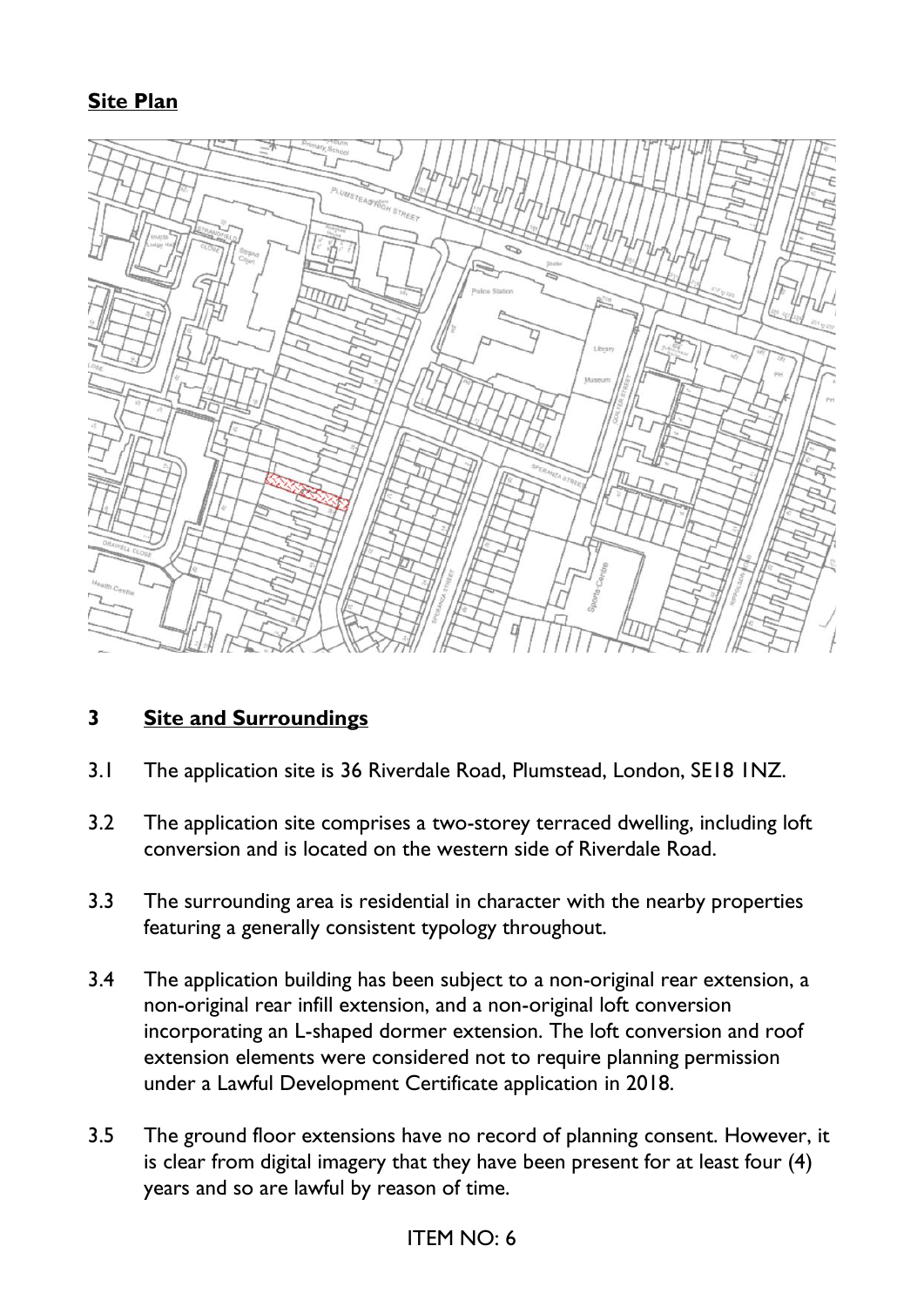- 3.6 It is understood that the lawful use of the property is that of a C3 family unit. It is set out in the submitted planning statement that prior to the ownership of the applicant, the application property had previously been in use as a HMO of varying capacity, up to 7 persons (Use Class Sui Generis) however this is not the lawful use of the site.
- 3.7 The supporting statement also makes clear that this application has come about as a result of an enforcement complaint stemming from the resumption of the use of the property as an HMO in 2019. Officers do note that notwithstanding the proposals set out in this application, a HMO License has been granted at the application site permitting the use of the building as a six bedroom, six household HMO (with 5 adults and one adult and child).
- 3.8 The property does not fall within a Conservation Area.
- 3.9 The property is not a statutory listed or locally listed building.
- 3.10 The property does not include any off-street parking spaces. The application site has a Public Transport Accessibility Level (PTAL) rating of 4 (on a scale of 1-6, where 6 is highest), suggesting an above average connectivity to public transport links.

### **4. Relevant Planning History**

| App<br>Number: | 18/1189/CP                                                                                                                                                                                        | Decision: | Approve | Decision | 01/06/2018 |
|----------------|---------------------------------------------------------------------------------------------------------------------------------------------------------------------------------------------------|-----------|---------|----------|------------|
| Address:       | 36 Riverdale Road, Plumstead, London, SE18 INZ                                                                                                                                                    |           |         |          |            |
| Description:   | Lawful Development Certificate (proposed) for the<br>formation of a loft conversion (including outrigger) with rear<br>dormer window and installation of 2 rooflights to the front<br>roof slope. |           |         |          |            |

| App<br>Number: | 18/1190/CP                                                 | Decision: | Approve | <b>Decision</b><br>Date: | 01/06/2018 |
|----------------|------------------------------------------------------------|-----------|---------|--------------------------|------------|
| Address:       | 36 Riverdale Road, Plumstead, London, SE18 INZ             |           |         |                          |            |
|                | Lawful Development Certificate (proposed) for the          |           |         |                          |            |
| Description:   | formation of a loft conversion with rear dormer window and |           |         |                          |            |
|                | installation of 2 rooflights to the front roof slope.      |           |         |                          |            |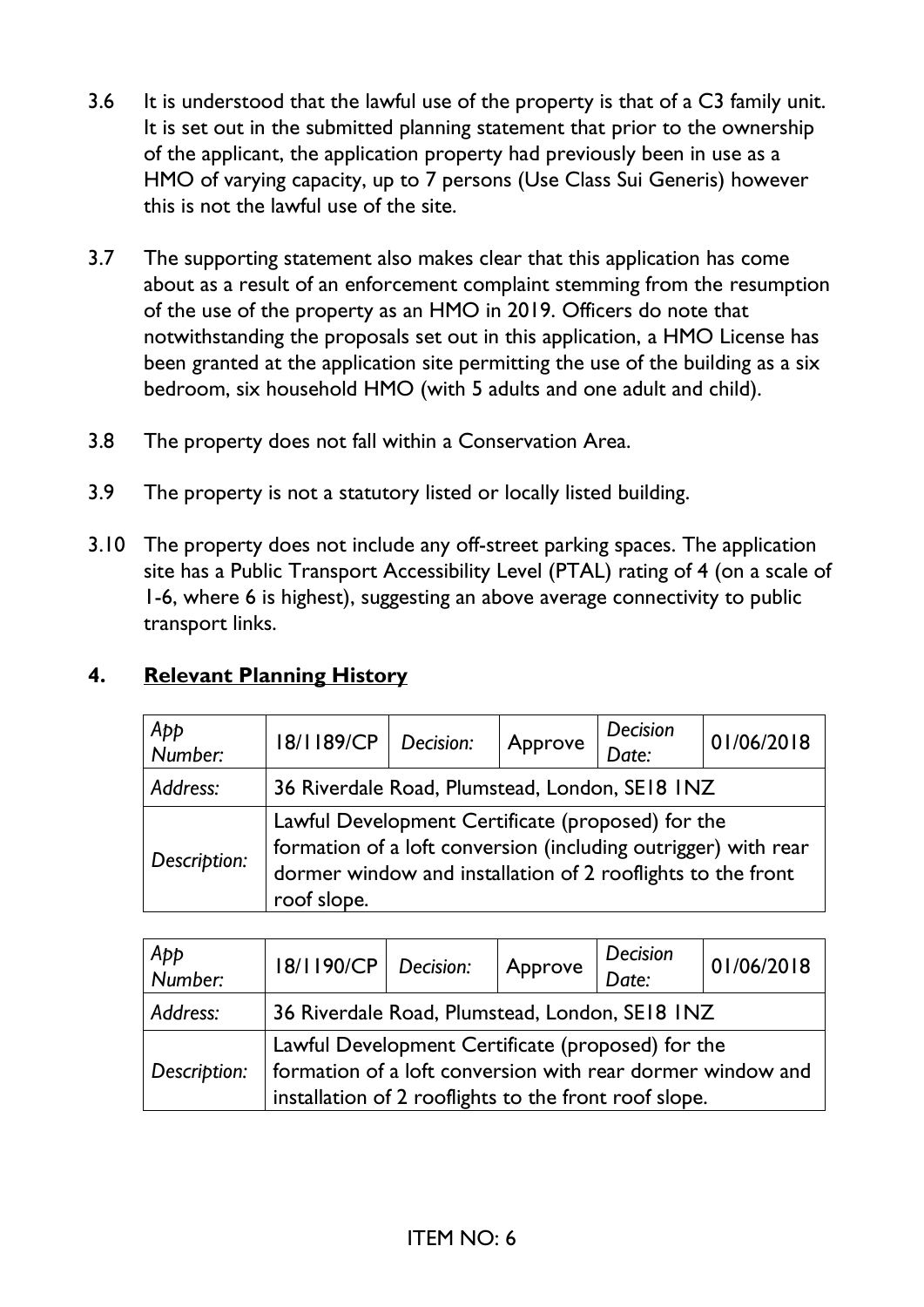### **5. Proposals (in detail)**

5.1 The current application seeks full planning permission for the following:

*"Retrospective application for use of the building as an HMO of up to 6 persons (Class C4)"*

5.2 The proposed new HMO would have five (5) bedrooms, and the requested description of development sets out that the maximum capacity of the HMO would be six (6) persons. The layout of the proposed HMO is described below:

Ground Floor:

- Communal Hallway
- Room 1, 10.7sqm
- Room 2, 12.6sqm
- Communal Kitchen/ Diner, 19.6sqm

First Floor:

- Communal Landing
- Room 3, 9.8sqm
- Room 4, 10.9sqm
- Room 5 [arranged over two storeys, bed to be located on this floor], 7.55sqm on this floor – 14.08sqm total

Second Floor:

- Room 5 [arranged over two storeys, additional bedroom space to be located on this floor], 6.53sqm – 14.08sqm total
- Room 6, 15.29sqm
- 5.3 The submissions do not bring forward any plans to make any external alterations to the application building beyond the existing lawful situation.

### **6. Consultation**

6.1 The application since being submitted in December 2020 has been subject to public consultation comprising of a site notice and four (4) neighbour notification letters sent to occupiers within the vicinity of the application site. Notification was also sent to the Positive Plumstead Neighbourhood Group and the Friends of Plumstead Common Neighbourhood Group.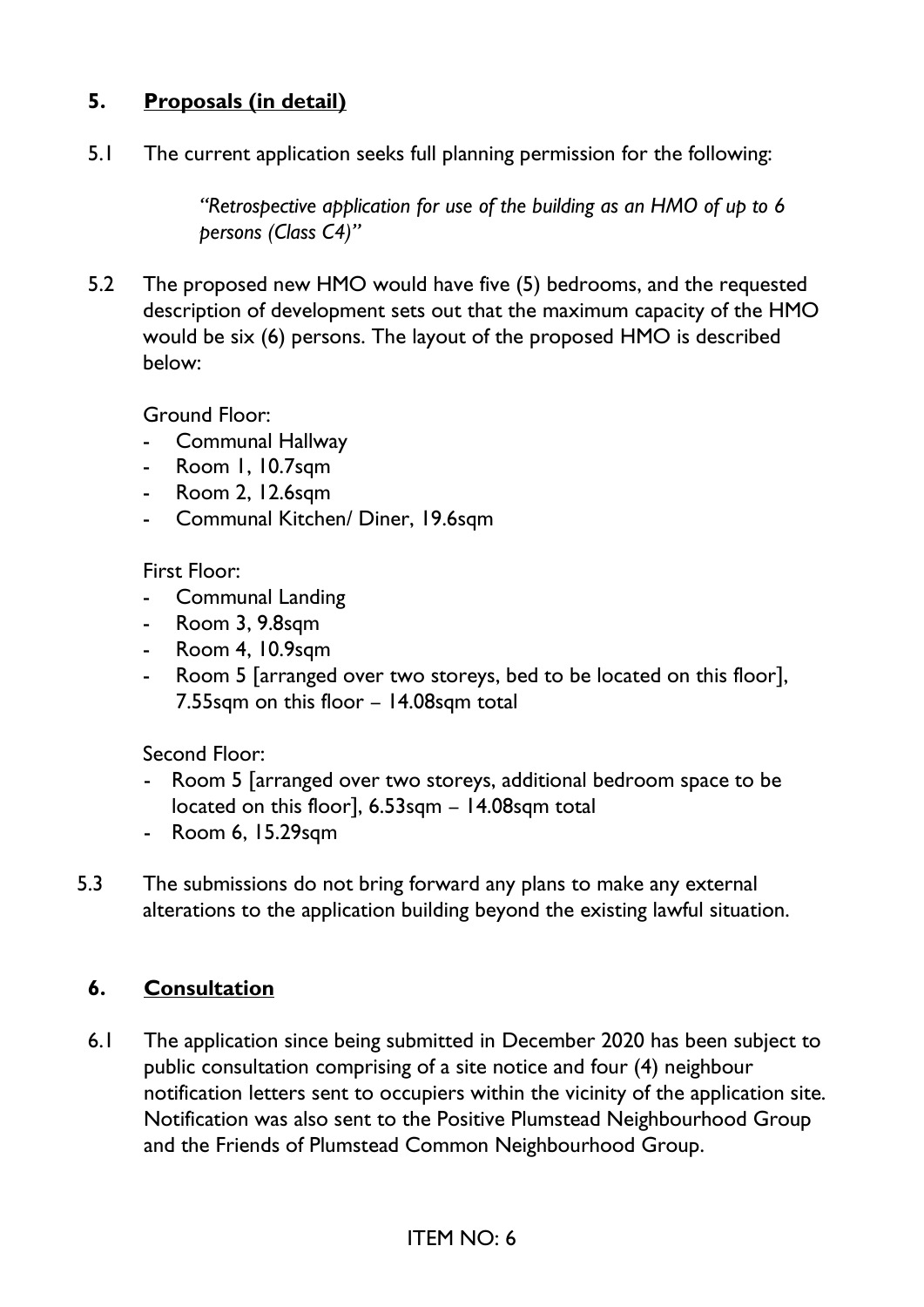6.2 No responses from any neighbour, neighbourhood group or other member of the public has been received.

#### 6.3 *Councillors*

- 6.4 As noted in section 2.2 of the report, this has been called before committee by Councillor Cornforth for members to decide as they have concerns with the proposal.
- 6.5 No other responses from councillors were received.

#### **6.6** *Responses from Council Departments*

6.7 A summary of the consultation responses received along with the officer comments are set out in table below:

| <b>Details of</b><br>Representation<br>and date<br>received | <b>Summary of</b><br><b>Comments</b>                                                                                                                                                                                                                                                                                                                                                                                                                                                                                                                          | <b>Officers comments</b>                                                                                                                                                                                                                                                                                                                                                                                                                                                                   |
|-------------------------------------------------------------|---------------------------------------------------------------------------------------------------------------------------------------------------------------------------------------------------------------------------------------------------------------------------------------------------------------------------------------------------------------------------------------------------------------------------------------------------------------------------------------------------------------------------------------------------------------|--------------------------------------------------------------------------------------------------------------------------------------------------------------------------------------------------------------------------------------------------------------------------------------------------------------------------------------------------------------------------------------------------------------------------------------------------------------------------------------------|
| <b>Transport and</b><br>Highways:                           | The site is considered to<br>have good access to public<br>transport having a PTAL<br>index of 4.<br>While no car parking is<br>provided, it is noted that<br>relevant policy is considered<br>in the London Plan (2016)<br>Policy 6.13 (Parking) which<br>states that the Mayor<br>wishes to see an<br>appropriate balance being<br>struck between promoting<br>new development and<br>preventing excessive car<br>parking provision that can<br>undermine cycling, walking<br>and public transport use.<br>Given the previous<br>[uncertified] planning use | Officers note that the<br>2016 London Plan<br>described no longer<br>constitutes the Policy<br>Framework for the<br>assessment of this<br>application.<br>Acknowledging the<br>similarities between<br>Policy 6.13 of the London<br>Plan (2016) and Policies<br>T5, T6 and T6.1 of the<br>London Plan (2021),<br>officers consider the<br>comment to still be<br>relevant in this instance.<br>The transport and<br>highways impact of the<br>proposal is assessed in<br>section 13 below. |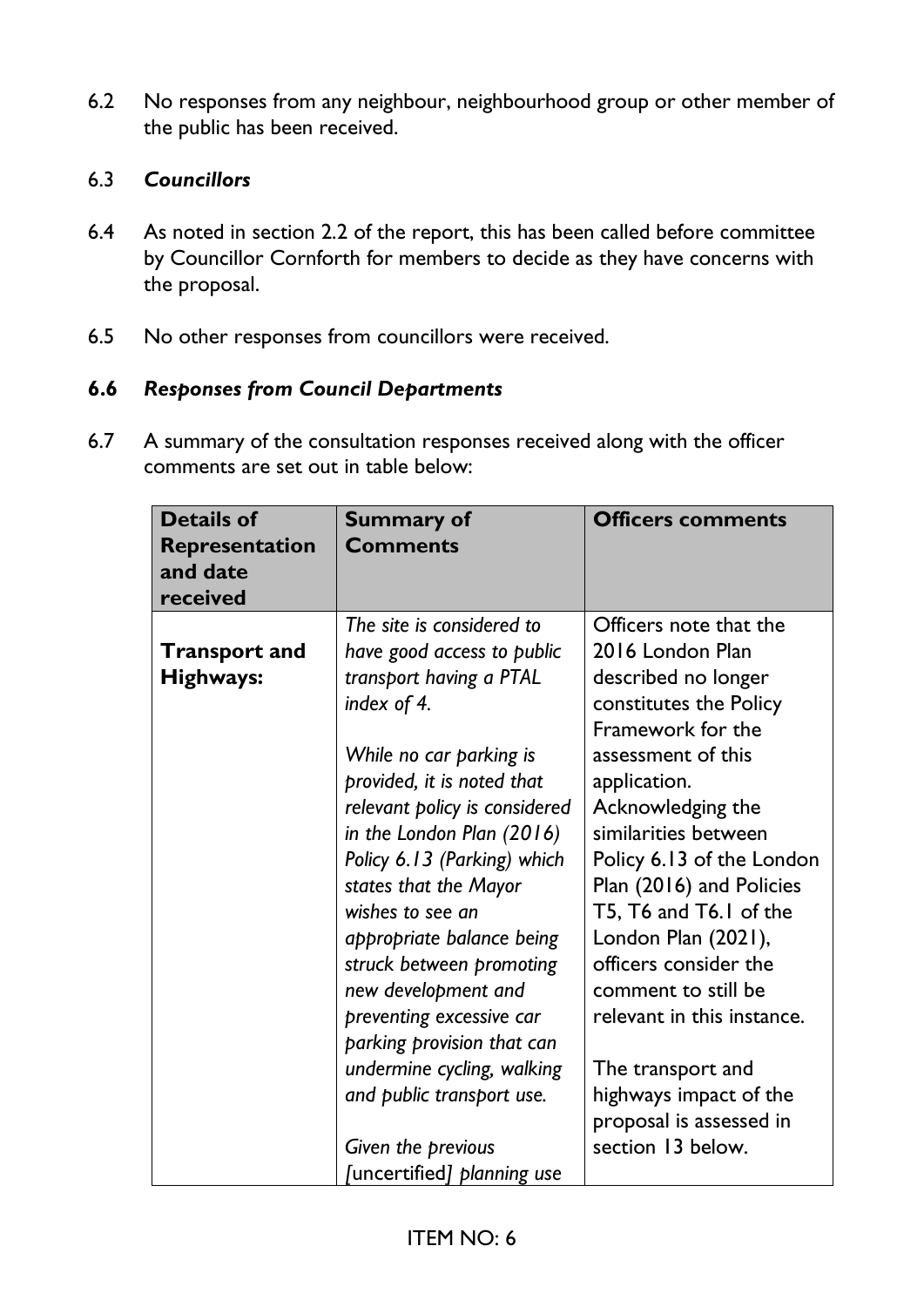|                        | as a HMO on balance no        |                            |
|------------------------|-------------------------------|----------------------------|
|                        | highway objection is raised.  |                            |
|                        |                               |                            |
|                        | It is recommended that        |                            |
|                        | adequate cycle provision is   |                            |
|                        | made in line with the         |                            |
|                        | 'Publication' London Plan     |                            |
|                        | standard.                     |                            |
| <b>Waste Services:</b> | "This part of the road has a  | The waste related aspects  |
|                        | lot of issues with bins being | of this proposal are       |
|                        | stored on the pavement as     | discussed at section 15    |
|                        | the properties have steps     | below. Further details are |
|                        | and according to our          | proposed to be provided    |
|                        | guidance, the collection      | via a condition (refer to  |
|                        | crews won't collect any bins  | appendix 2).               |
|                        | that are stored up the steps  |                            |
|                        | due to health and safety. A   |                            |
|                        | 6 person HMO would            |                            |
|                        | require 5x240L bins           |                            |
|                        | (2x240L for general waste,    |                            |
|                        | 2x240L for mixed dry          |                            |
|                        |                               |                            |
|                        | recycling and 1x240L for      |                            |
|                        | food waste) and the           |                            |
|                        | developer needs to provide a  |                            |
|                        | storage area for these bins   |                            |
|                        | on the ground level off the   |                            |
|                        | public footway/pavement."     |                            |
| <b>Environmental</b>   | No response received.         | Noise and other            |
| <b>Protection:</b>     |                               | neighbouring amenity       |
|                        |                               | related aspects of this    |
|                        |                               | proposal are assessed in   |
|                        |                               | section 12 below.          |
| <b>HMO Licensing:</b>  | No response received.         | Officers do note that      |
|                        |                               | notwithstanding the        |
|                        |                               | proposals brought          |
|                        |                               | forward in this            |
|                        |                               | application, the           |
|                        |                               | application site does      |
|                        |                               | benefit from a HMO         |
|                        |                               | Licence for up to 5 adults |
|                        |                               | and one adult and child    |
|                        |                               |                            |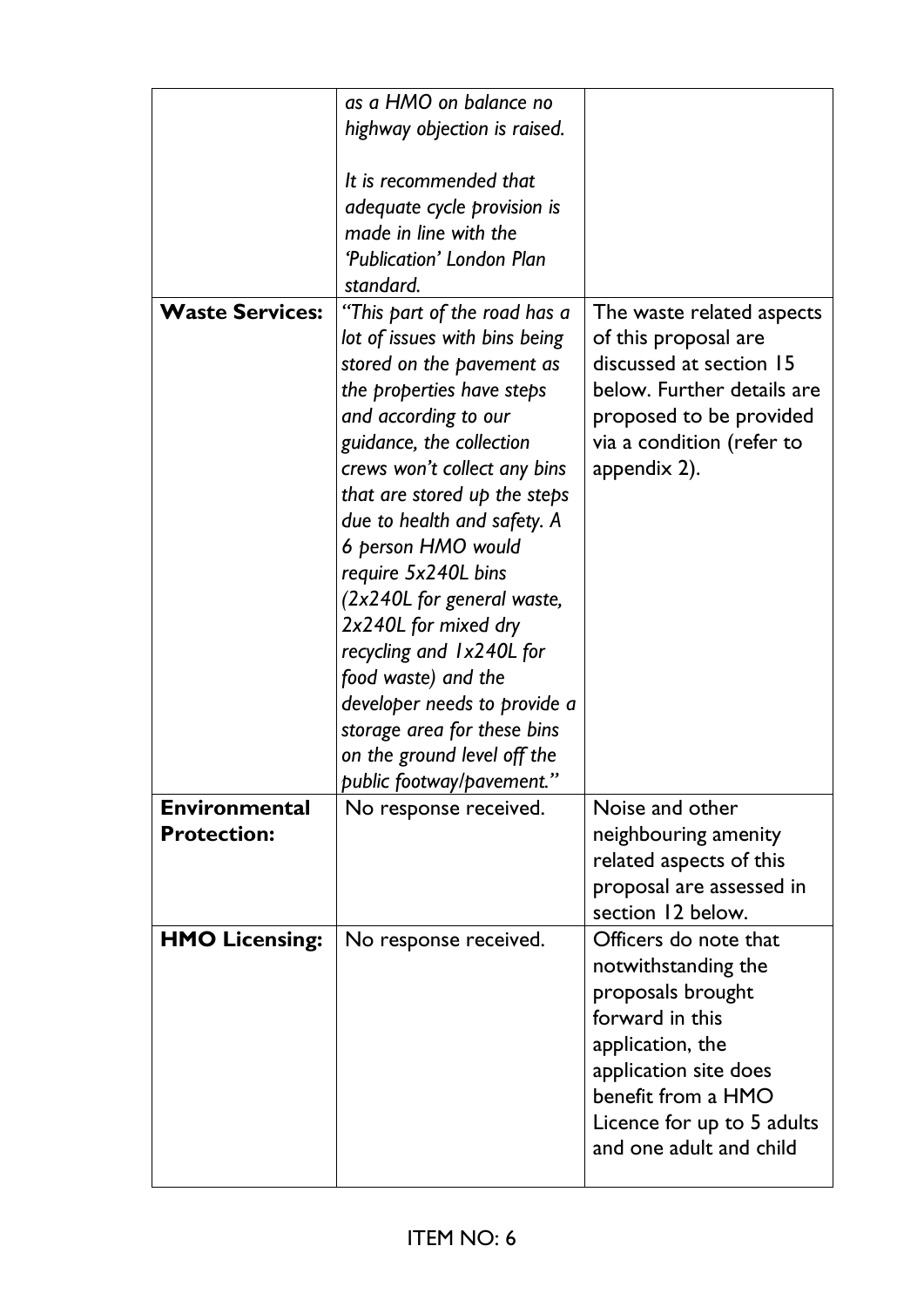| The proposed               |
|----------------------------|
| development is compliant   |
| with the limitations set   |
| out in the RBG HMO         |
| Standards as set out in    |
| section 11 of this report. |

# **7. Planning Context**

- 7.1 This application needs to be considered in the context of a range of national, regional and local planning policies and Supplementary Planning Guidance / Documents.
	- **National Planning Policy Framework (NPPF – 2012)**
		- $\circ$  Chapter 5 Delivering a Sufficient Supply of Homes
		- o Chapter 9 Promoting Sustainable Transport
		- o Chapter 12 Achieving Well-Designed Places
	- **The London Plan (March 2021)**
	- **The Royal Greenwich Local Plan: Core Strategy with Detailed Policies ("Core Strategy" – 2014)**
	- **Residential Extensions, Basements and Conversions Guidance SPD (Dec 2018) (SPD)**
	- **Royal Borough of Greenwich Standards for Houses in Multiple Occupation (Standards for HMOs)**
	- **New Developments: Guidance Notes for the storage and collection of waste and recycling materials for the Royal Borough of Greenwich (May 2018)**
	- 7.2 For full details relevant policies, SPDs and other documents, refer to Appendix 3.

### **8. Material Planning Considerations**

8.1 This section of the report provides an analysis of the specific aspects of the proposed development and the principal issues that need to be considered in the determination of the planning application (Ref: 20/3775/F):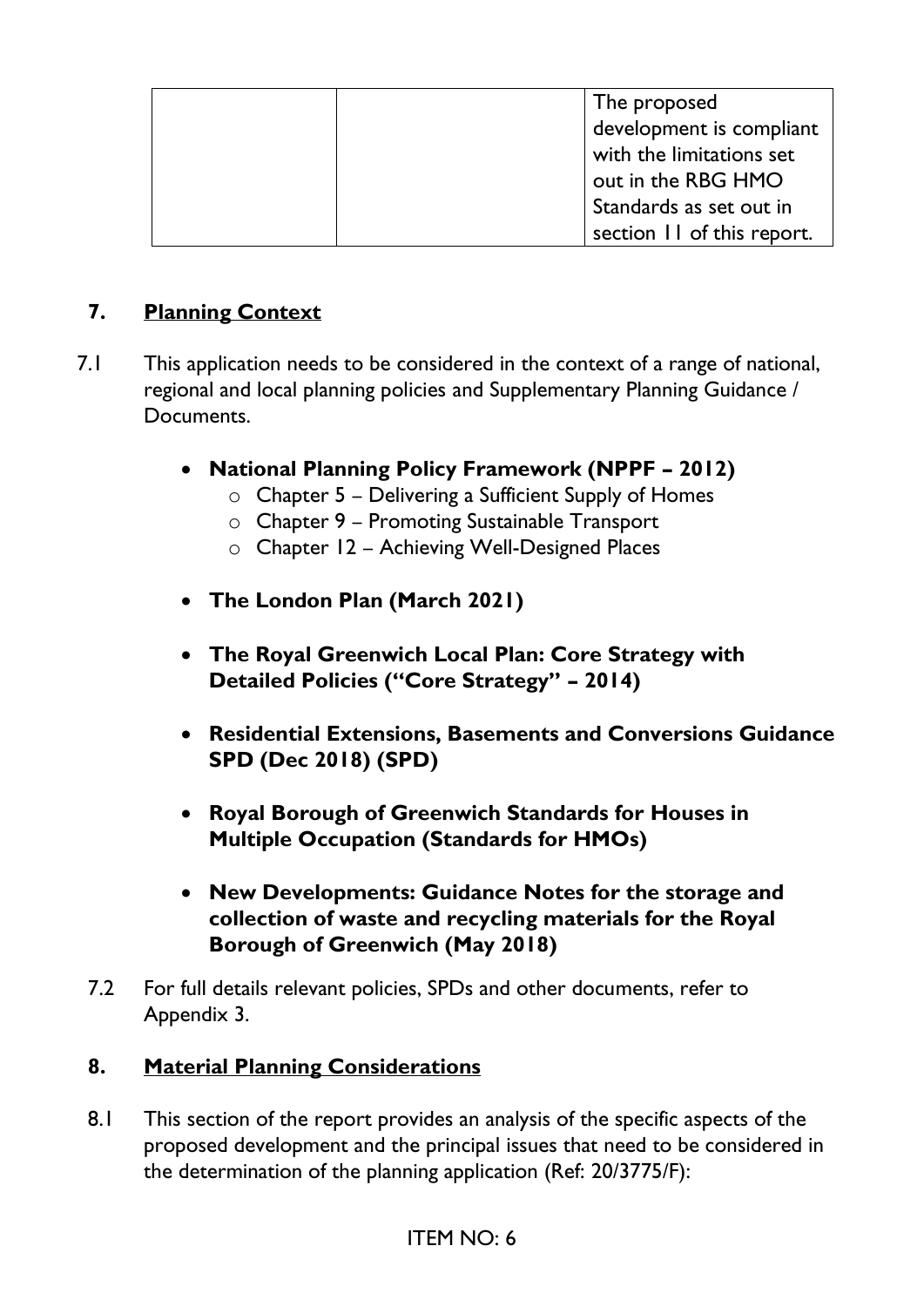- Principle of development;
- Design
- Quality of living environment provided for future residents;
- Impact on neighbouring amenity
- Transport and Access
- Cycle Parking
- Waste and Refuse Storage
- Community Infrastructure Levy (CIL);
- RBG CIL:

## **9. Principle of Development**

- 9.1 The overriding objective of the Royal Greenwich policy framework is to deliver high quality development which improves the quality and distinctive identity of places and contributes to their success and the area's popularity as somewhere to live, work and stay.
- 9.2 Policy H9 of the London Plan (2021) sets out that boroughs should take account of the role of houses in multiple occupation (HMOs) in meeting local and strategic housing needs. Policy H9 clearly states that where HMO's are of a reasonable standard they should generally be protected.
- 9.3 Policy H2 of the Core Strategy promotes a mix of housing types and sizes, varying according to the location of the development and the character of the surrounding area. Other relevant considerations include; the level of accessibility to public transport, schemes for special needs groups, or where there is a poor external environment.
- 9.4 It is important to note that the Council's Core Strategy does not include any policies which protect the loss of family sized accommodation in relation to the conversion of single family dwellinghouses into HMO accommodation. Further, the minor internal works related to the change of use would not prevent the residential accommodation being converted back into a single C3 dwelling in the future if desired. As such, the loss of the existing accommodation in order to convert the property is considered acceptable.
	- 9.5 In respect of the suitability of the proposed HMO, the Council's SPD states:

*"It is important that the Royal Borough supports a range of homes in terms of size and tenure in order to meet a variety of housing need. HMOs that are of a good standard form an important part of the provision of lower cost housing. However, the unmanaged conversion of family housing stock to HMOs can undermine the*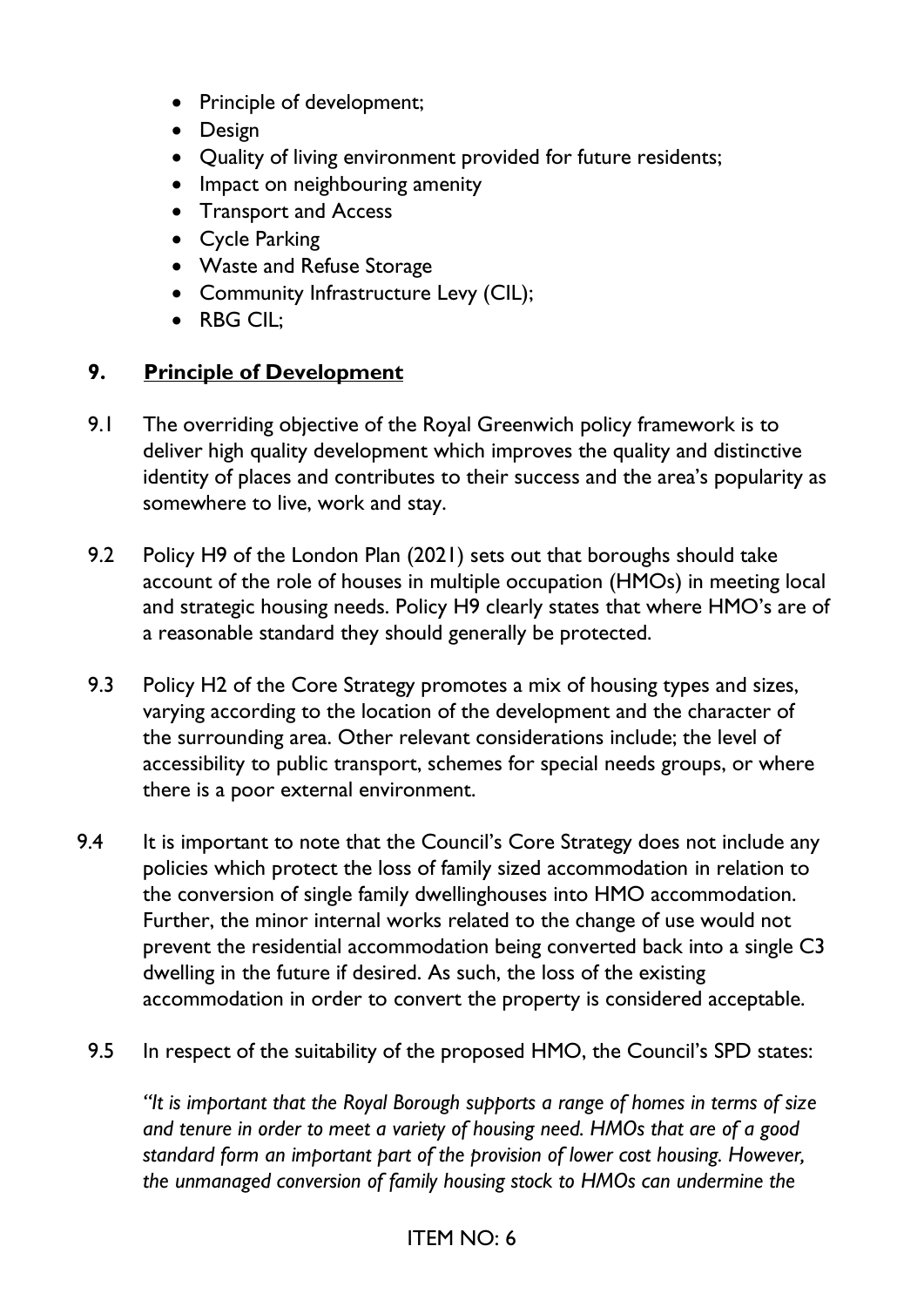*Royal Borough's objective to meet these varying needs and make it difficult to achieve mixed and balanced communities as set out in the Core Strategy."*

- 9.6 It is therefore evident that HMOs have been identified as providing suitable residential accommodation, which will be supported by the Council subject to other material considerations including the quality of the internal living environment.
- 9.7 In relation to over concentration of HMO's, no applicable planning policy restricts the amount of HMO's within a specific area.
- 9.8 On the basis of the above, the proposal is considered acceptable in principle, subject to the provision of an acceptable quality of accommodation for its occupants. This is discussed elsewhere within this report.

### **10. Design**

- 10.1 Policy D3 of the London Plan (2021) states that development proposals should be of high quality, enhancing local context by delivering buildings and spaces that positively respond to local distinctiveness through their layout, orientation, scale, appearance and shape, with due regard to existing and emerging street hierarchy, building types, forms and proportions.
- 10.2 Policy DH1 of the Core Strategy requires all developments to be of a high quality of design and demonstrate that they positively contribute to the improvement of both the built and natural environments.
- 10.3 No external changes are proposed to be implemented to application building, and so the impact of the development on the character and appearance of the application building and wider surrounding area is considered to be acceptable in this instance.
- 10.4 The proposed development is therefore considered to be generally in accordance with Policy D3 of the London Plan (2021) as well as Policy DH1 and H5 of the Royal Greenwich Local Plan: Core Strategy with Detailed Policies.
- **11. Quality of Living Environment provided for future residents**
- 11.1 The Royal Borough of Greenwich Residential Extensions, Basements, and Conversions Guidance SPD (2018) includes new guidance for Houses in Multiple Occupation (HMOs). The SPD seeks to secure a quality internal living environment for new HMOs. It states: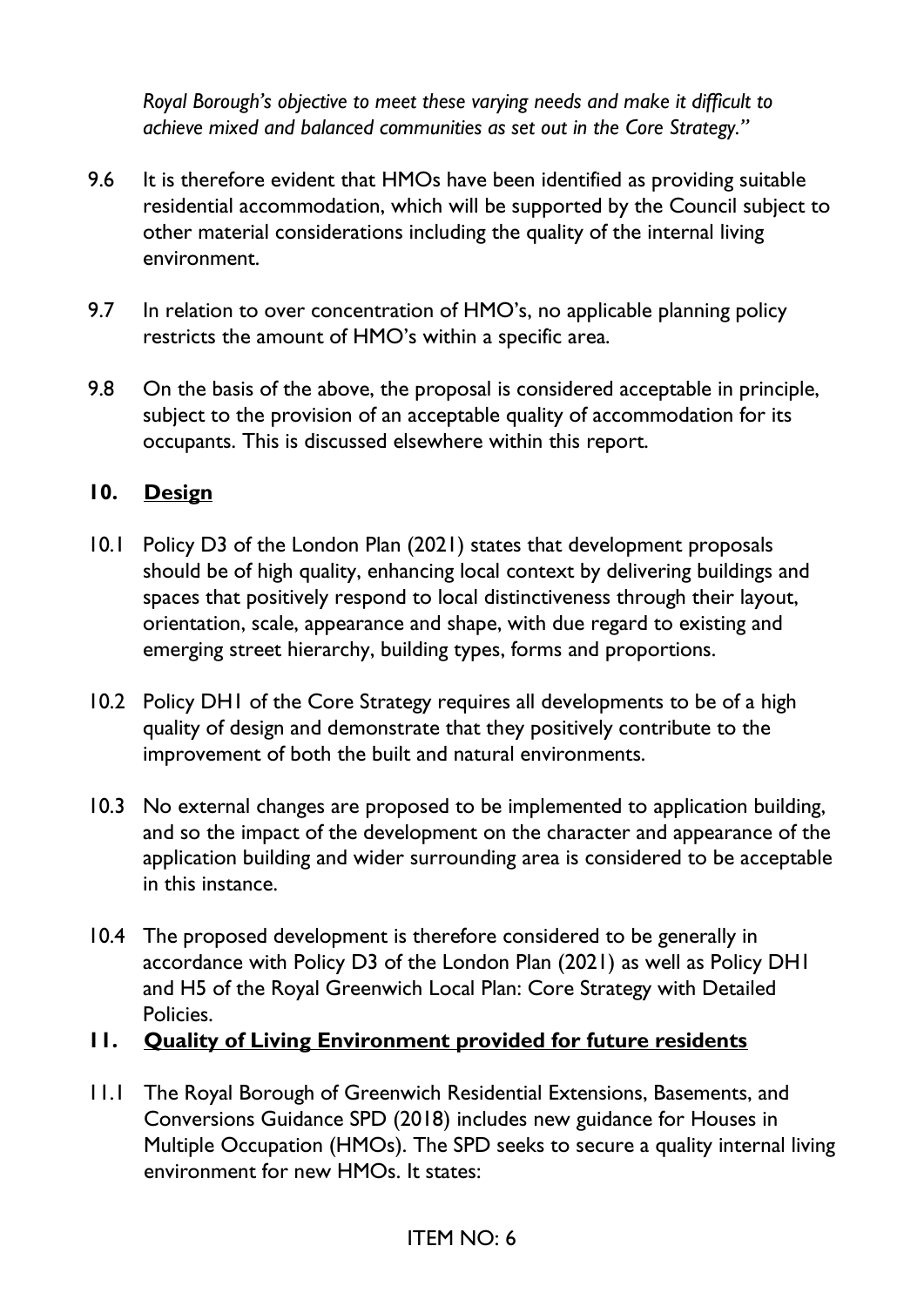*"The quality of accommodation provided by HMOs can be poor and can give rise to concern. To be considered good quality, proposals for the conversion to an HMO will need to:*

- *provide sufficient internal space*
- *provide occupants with a reasonable standard of amenity*
- *not give rise to significant adverse amenity impacts to the surrounding properties/residential neighbourhood"*
- 11.2 Policy H5 of the Royal Greenwich Local Plan seeks that new residential development, redevelopment, refurbishment or conversions will be expected to achieve a high quality of housing design and an integrated environment.
- 11.3 This is supported by London Plan (2021) Policy D6 which states that housing developments should be of high-quality design and provide adequately-sized rooms with comfortable and functional layouts which are fit for purpose and meet the needs of Londoners without differentiating between tenures. The policy goes on to state that the design of development should maximise the provision of dual aspect dwellings and provide sufficient daylight and sunlight to new and surrounding housing that is appropriate for its context.
- 11.4 The above Policies and Guidance are also further clarified in the Royal Borough of Greenwich HMO Standards (April 2017), which sets out the standards for prospective HMO's.
- 11.5 The proposed new HMO would have 6 bedrooms, seeking a maximum capacity of six persons. The layout of the proposed HMO is described below:

Ground Floor:

- Communal Hallway
- Room 1, 10.7sqm
- Room 2, 12.6sqm
- Communal Kitchen/ Diner, 19.6sqm

First Floor:

- Communal Landing
- Room 3, 9.8sqm
- Room 4, 10.9sqm
- Room 5 [arranged over two storeys, bed to be located on this floor], 7.55sqm on this floor – 14.08sqm total

Second Floor:

- Room 5 [arranged over two storeys, additional bedroom space to be located on this floor], 6.53sqm – 14.08sqm total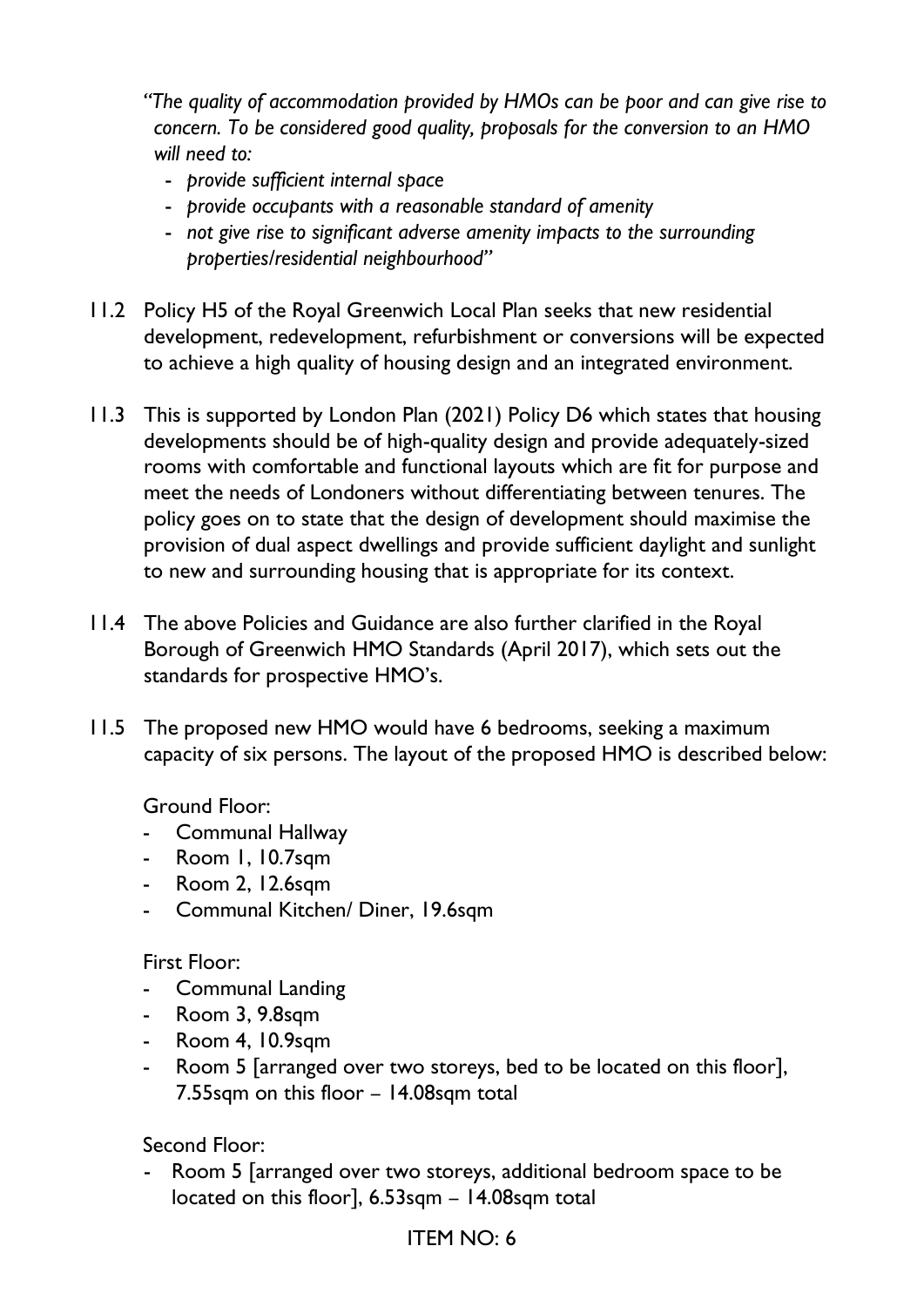- Room 6, 15.29sqm

#### *Bedroom Sizes*

11.6 Bedroom sizes are assessed against Table 1 of the Royal Greenwich HMO Standards (2017) – "Minimum where kitchen facilities are within a separate room" within the Royal Borough of Greenwich Standards for HMOs.

|      |                              | <b>Bedrooms</b> |                   |           |
|------|------------------------------|-----------------|-------------------|-----------|
|      | Bedroom   Proposed Occupancy | Size (sqm)      | Standard<br>(sqm) | Complies? |
|      |                              | 10.7            | g                 | Yes       |
|      | **                           | 12.6            | q                 | Yes       |
|      |                              | 9.8             | 9                 | Yes       |
|      |                              | 10.9            | 9                 | Yes       |
| $5*$ | **                           | 14.08           | 9                 | Yes       |
| O    | **                           | 15.29           | Q                 | Yes       |

*\*Bedroom 5 is arranged over two stories*

*\*\*Whilst it is noted that Bedrooms 2, 5 and 6 are large enough to constitute double rooms, the applicant clearly sets out in their planning statement that the proposed development would have an absolute maximum capacity of 6 persons*

11.7 All of the proposed bedrooms brought forward comply with the relevant floor space requirements. This aspect of the proposal is therefore considered to be acceptable. The number of occupants will be conditioned (see Appendix 2) and if the applicant was seeking to use it for more than currently proposed, then a further planning application would have to be submitted and considered by the Council, as this would be different to that proposed and it would also mean that the use class of the HMO would be constitute a Sui Generis Use Class and not a C4 Use Class as set out in the description of development.

#### *Kitchen Provision*

11.8 The Royal Borough of Greenwich Standards for HMOs also gives recommendations on the size of provided kitchen facilities:

> *"Where exclusive kitchen facilities cannot be provided, one set of kitchen facilities shall be provided for every 5 occupants. […] The kitchen size and layout must enable the practical, safe & hygienic use of the kitchen for storage, preparation and cooking of food."*

#### ITEM NO: 6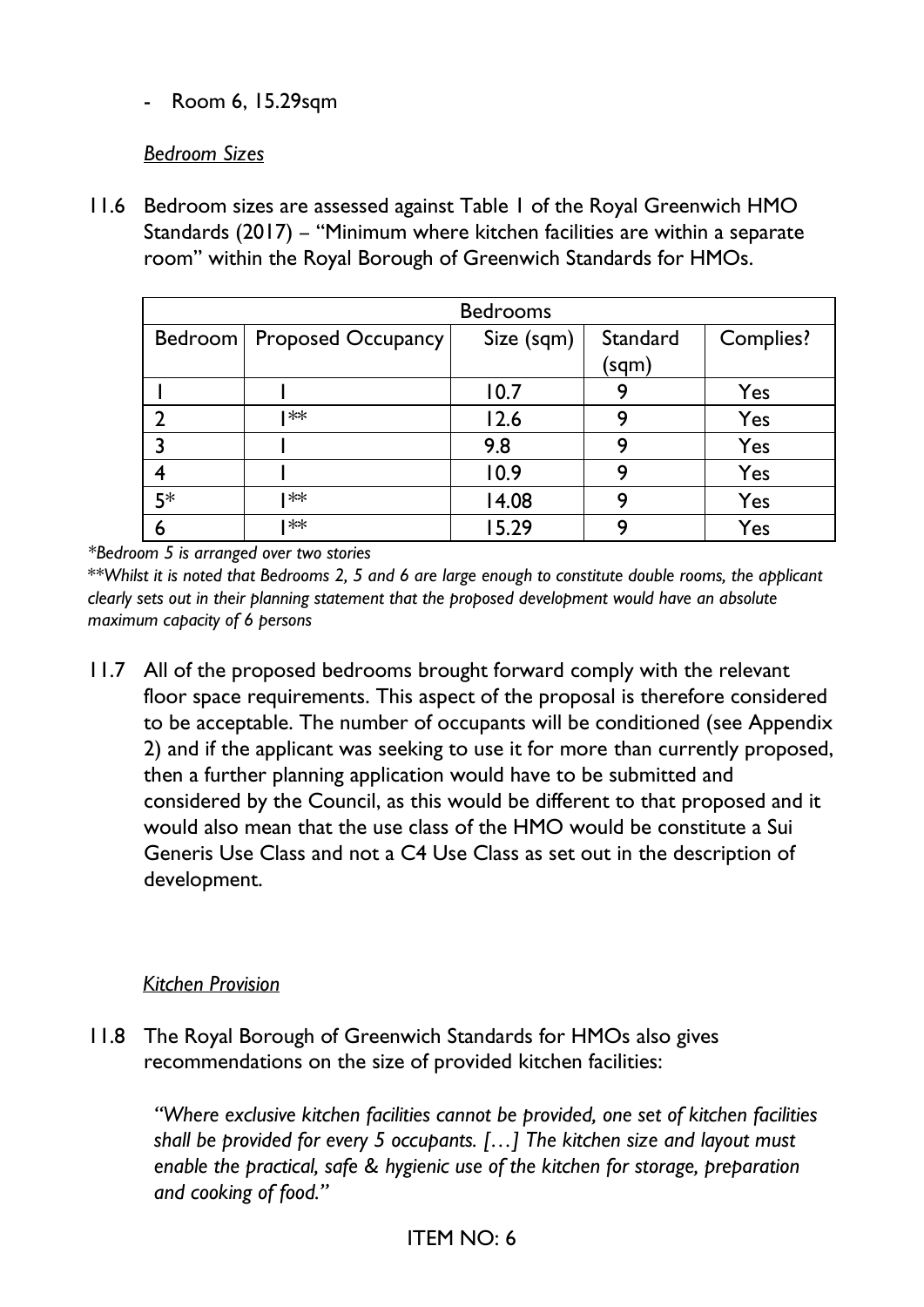- 11.9 As a proposed six (6) person HMO, two (2) sets of kitchen facilities are required to be provided.
- 11.10 With a size of 19.6sqm, the kitchen would comfortably meet the required minimum kitchen requirement for six persons as per Table 5 of the Royal Borough of Greenwich Standards for HMO's (the minimum requirement set out in Table 5 is 10.5sqm). It is considered that two sets of kitchen facilities could easily be provided within this space.
- 11.11 Whilst officers do note that the Kitchen Space would also be shared with a communal lounge/ dining area, given how the size of this room is almost double that which is recommended as the minimum requirement for a kitchen serving the proposed number of occupants, it is still considered that the size provision is acceptable in this instance.
- 11.12 With reference to the above, it is considered that the proposal would be acceptable in relation to the relevant kitchen provision.

#### *Bathroom Provision*

11.13 The RBG Standard for Houses in Multiple Occupation (2017) provide guidance as to the required bathroom provision for HMO's:

*"Where exclusive bathroom/shower room and toilet facilities cannot be provided, […] for every 5 persons, one bathroom or shower room, and one toilet with a wash hand basin shall be provided."*

- 11.14 All of the proposed bedrooms would have access to their own ensuite bathroom provision. This provision is considered to be in accordance with the above requirement.
- 11.15 This aspect of the proposal is therefore considered to be acceptable. *Outdoor Amenity Space*
- 11.16 The proposed HMO would reuse the existing garden space to provide a total of 94.69sqm of external amenity space in the rear garden.
- 11.17 This is considered to be a generous provision for a 6 person HMO. This aspect is therefore considered to be acceptable.

*Other Internal Amenity Factors*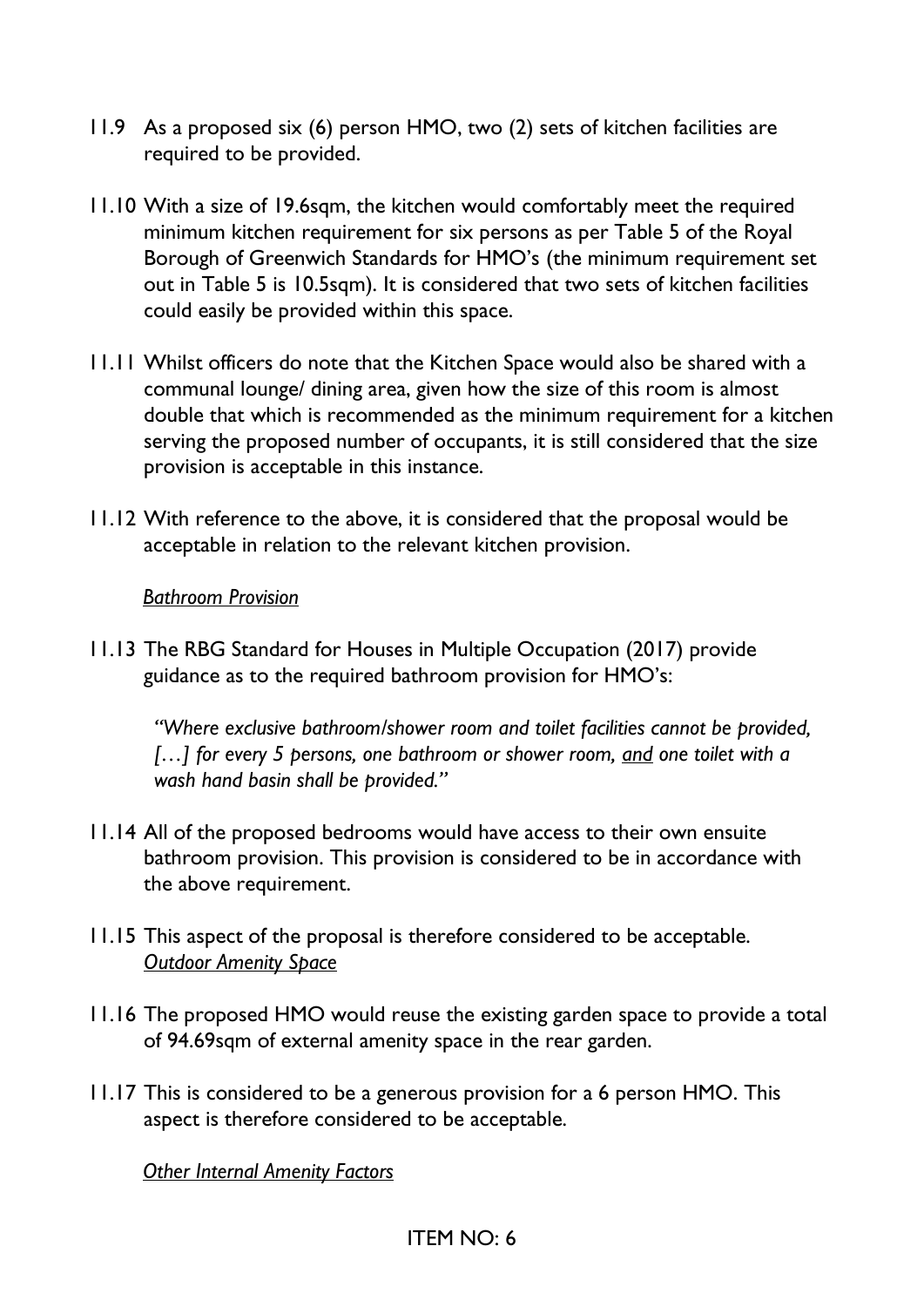- 11.18 The RBG HMO Standards state that it is expected that all rooms will have a minimum ceiling height of 2.1m over at least half the floor area.
- 11.19 Whilst officers acknowledge that no section drawings have been provided with the submissions, given how the development is the conversion of an existing C3 residential unit, it is anticipated that this requirement would be met by the proposed HMO.
- 11.20 The proposed HMO as a whole would be dual aspect. Habitable windows would serve every bedroom and living space, with all of these spaces having a reasonable outlook and receiving adequate daylight and sunlight throughout the day.
- 11.21 Given the positioning of neighbouring habitable opening and amenity spaces, none of the proposed bedrooms brought forward in this application would be subject to any significant privacy or overlooking related impacts from neighbouring properties. These aspects of the proposal are therefore considered to be acceptable.

#### *Conclusion*

- 11.22 The proposed development would provide an acceptable level of internal amenity and would therefore provide an adequate quality of accommodation for future residents.
- 11.23 As such, these aspects of the proposal are considered to be compliant with Policy D6 of The London Plan (2021), Policy H5 of the Royal Greenwich Local Plan (2014), the Residential Extensions, Basements and Conversions SPD (December 2018), and the Royal Borough of Greenwich Standards for Houses in Multiple Occupation (April 2017).

#### **12 Impact on neighbouring amenity**

- 12.1 Policy DH(b) of the Core Strategy require new development to demonstrate that there would be no significant loss of amenity to adjacent or nearby properties, by reducing the amount of daylight, sunlight, privacy or outlook they enjoy, by creating an unneighbourly sense of enclosure, or by unacceptably impacting the wind environment or microclimate.
- 12.2 Policy E(a) states that planning permission will not normally be granted where a proposed development or change of use would generally have a significant adverse effect on the amenities of adjacent occupiers or uses, and especially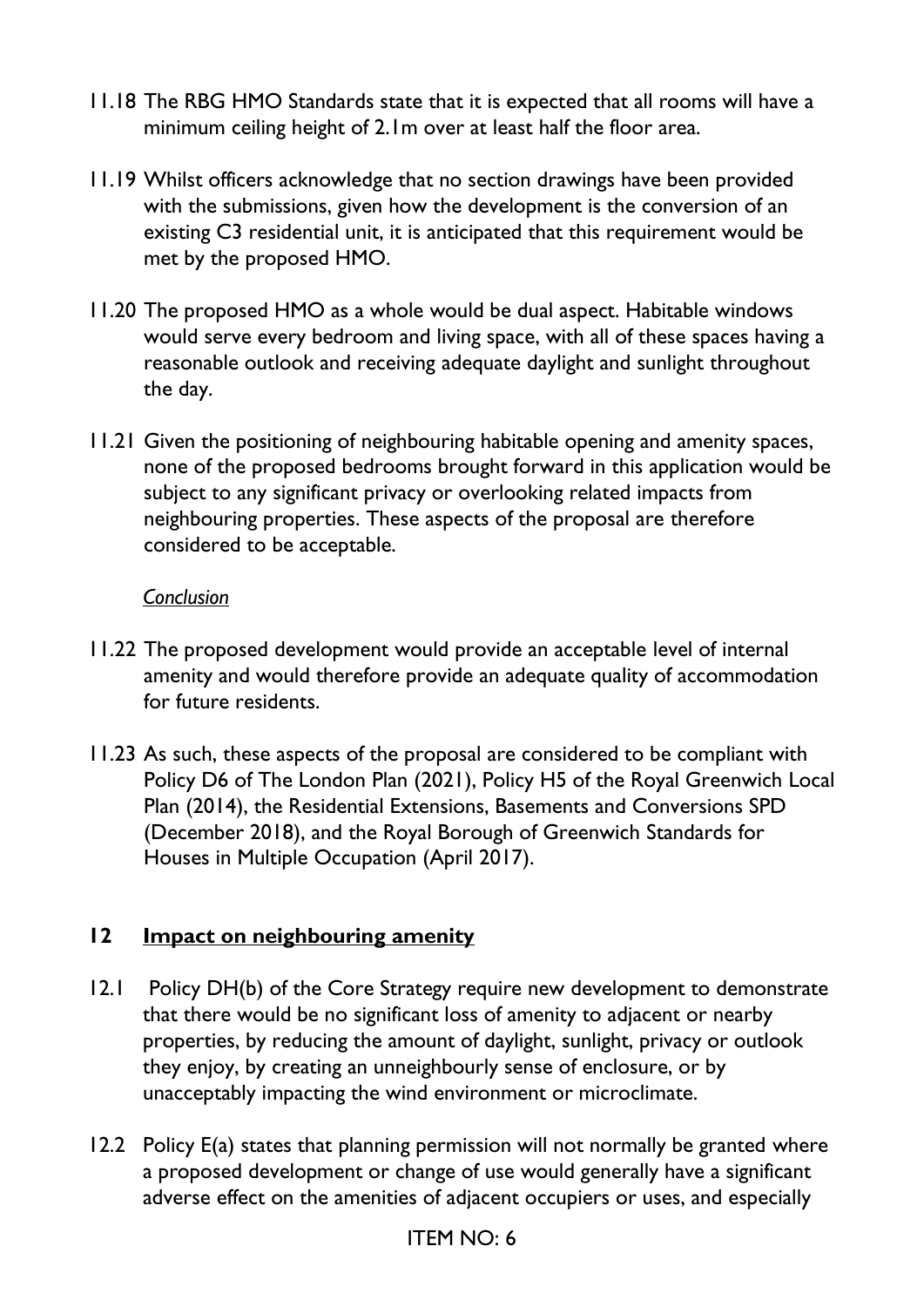where proposals would be likely to result in the unacceptable emission of noise, light, vibrations, odours, fumes, dust, water and Soil pollutants or grit.

- 12.3 Examining how the proposal does not bring forward any external alterations to the application building, it is considered that the development would not bring any significantly detrimental amenity impacts to any of the nearby properties with regard to loss of daylight/ sunlight, creation of an unneighbourly sense of enclosure, loss of outlook or loss of privacy beyond the existing lawful situation.
- 12.4 It is acknowledged that the submissions do bring forward a subtle increase in the proposed number of occupants at the application property. With reference to this, an increase to the number of persons residing in the dwelling to a maximum of six (6) is not considered to present a significantly detrimental impact on the amenity enjoyed by the immediately neighbouring properties beyond the existing lawful use of the building as a large C3 family unit.
- 12.5 It is considered that the proposed development is therefore in accordance with Policies DH(b) and E(a) of the Royal Greenwich Local Plan: Core Strategy with Detailed Policies (2014) and Council's Residential Extensions, Basements and Conversions Guidance SPD (December 2018).

### **13 Transport and Highways Impacts**

- 13.1 Policy T2 of the London Plan (2021) states that development proposals should deliver patterns of land use that facilitate residents making shorter, regular trips by walking or cycling. Policy T2 also states that development proposals should reduce the dominance of vehicles on London's streets whether stationary or moving.
- 13.2 Policy T6 of the London Plan (2021) states that car-free development should be the starting point for all development proposals in places that are (or are planned to be) well-connected by public transport, with developments elsewhere designed to provide the minimum necessary parking.
- 13.3 Policy T6.1 further sets out that maximum parking provision for residential development should be in accordance with Table 10.3. For a residential development of this size, the London Plan sets out that a maximum of 0.5 - 0.75 spaces should be provided.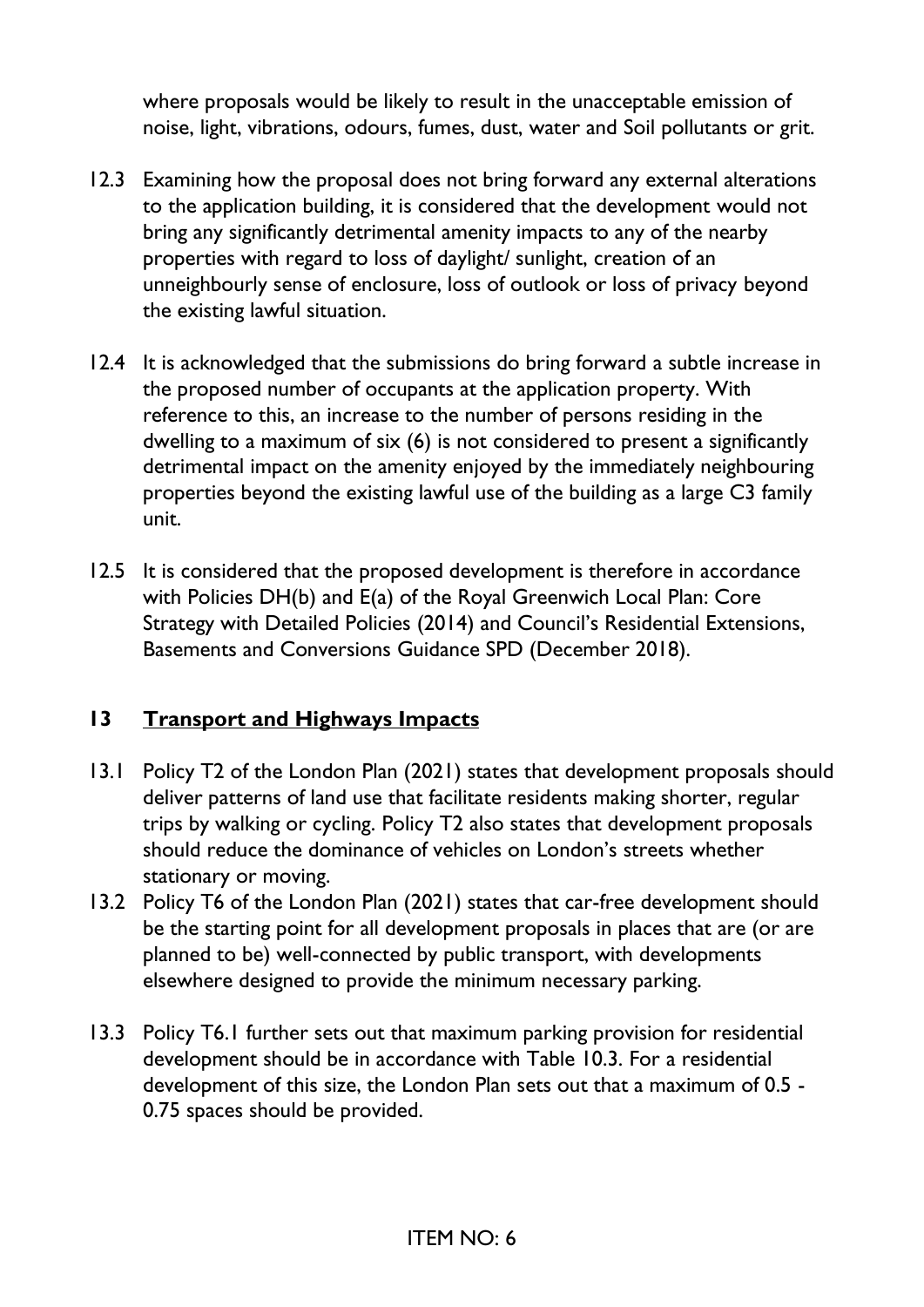- 13.4 The requirements of these London Plan Policies are supported by Policy IM(c) of the Royal Greenwich Local Plan: Core Strategy with Detailed Policies (2014)
- 13.5 The site has an access level (PTAL) of 4, which indicates an above average level of public transport accessibility.
- 13.6 The site is not located within a controlled parking zone (CPZ).
- 13.7 The proposed development does not bring forward the provision of any car parking spaces. This is considered to be acceptable and in accordance with the provisions of the London Plan (2021)
- 13.8 The subtle increase in the occupancy of the building from a C3 family unit to a HMO of an absolute maximum of six persons is not considered to result in significantly detrimental parking issues or traffic impacts.
- 13.9 The acceptability of the proposed development in terms of parking and transport and highways impacts is supported by the Local Authorities Transport and Highways Officer, who has raised no objection to the proposed development.
- 13.10 On balance, officers are satisfied that the proposal would be in accordance with Policies T6 and T6.1 of the London Plan (2021) and Policy IM(c) of the Royal Greenwich Local Plan: Core Strategy with Detailed Policies (2014).

# **14 Cycle Parking**

- 14.1 Policy T5 of the London Plan (2021) states that development proposals should help remove barriers to cycling and create a healthy environment in which people choose to cycle. The policy is clear that proposals should do this by meeting providing cycle parking at least in accordance with the minimum standards set out in Table 10.2 and Figure 10.3. The cycle parking should be fit for purpose, secure and well-located.
- 14.2 Within Policy T5, Table 10.2 in the London Plan (2021) sets out that a proposal of the type brought forward in this application should provide two (2) cycle parking spaces.
- 14.3 This is supported by Policy IM(b) and IM(c) of the Core Strategy.
- 14.4 The submissions do not provide details of any cycle parking provision. A condition is recommended to be attached to any decision notice, in order to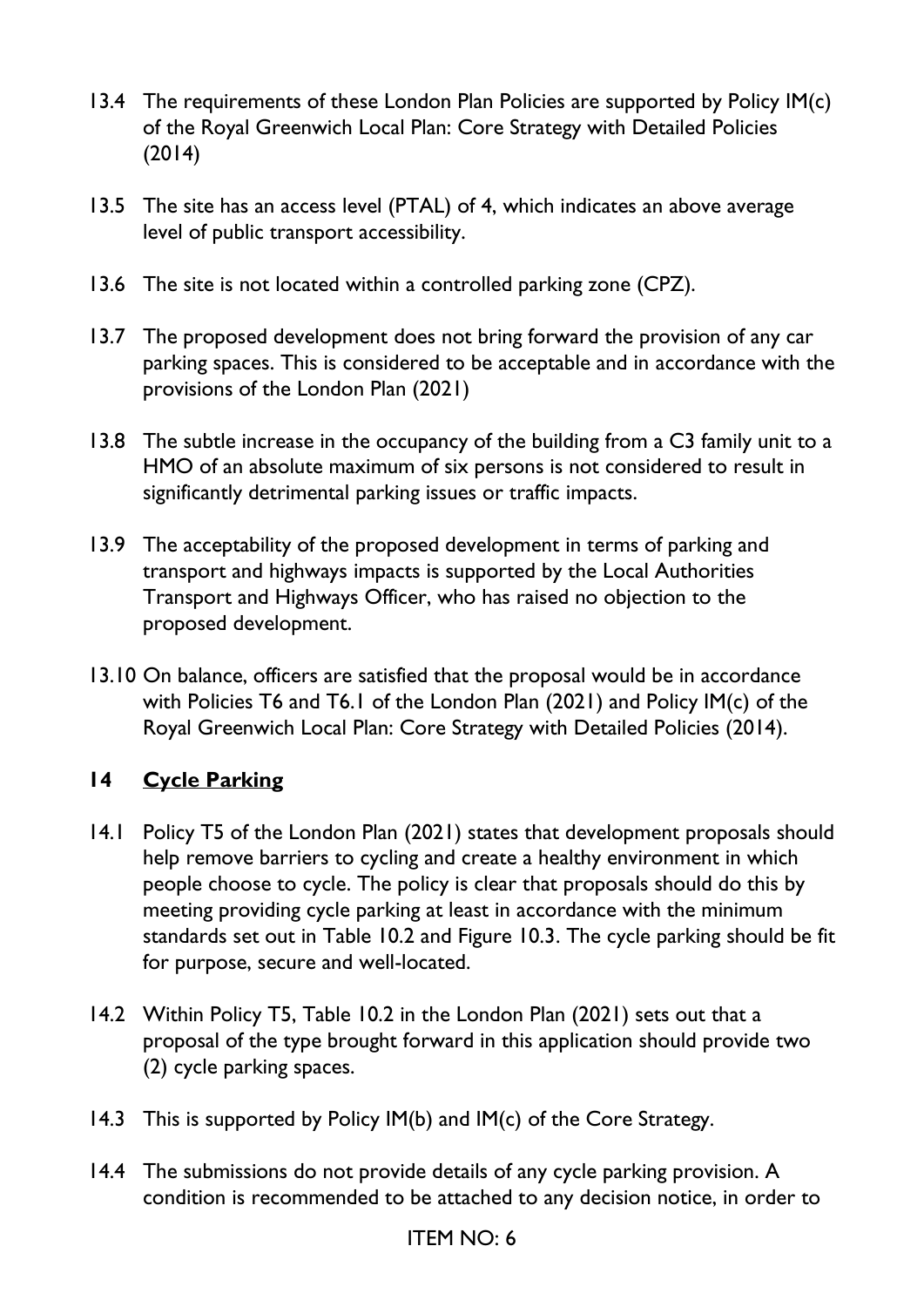secure further details in relation to the proposed cycle parking provision (see appendix 2)

### **15 Waste and refuse storage**

- 15.1 Policy H5 of the Core Strategy identifies that development needs to minimise the production of waste, to promote the reuse and recycling of waste materials and to ensure that waste disposal is environmentally responsible. As such residential schemes should incorporate measures for community recycling that minimises waste disposal and should provide refuse bins and recycling boxes. This is supported by London Plan (2021) Policy SI7 and SI8.
- 15.2 In accordance with the "New Developments: Guidance Notes for the Storage and Collection of Waste and Recycling Materials for the Royal Borough of Greenwich (May 2018)" recommendations and correspondence with the Local Authority's Waste and Refuse Department, the proposal makes clear that space at the front of the property would be set out for the provision of 2x240L general waste bins, 2x240L mixed dry recycling bins, and 1x240L food waste bin.
- 15.3 Details of the final waste arrangements are to be secured via a condition attached to the decision notice.

### **16 Community Infrastructure Levy (CIL)**

- 16.1 The Mayor has introduced a London-wide Community Infrastructure Levy (CIL) to help implement the London Plan (2021), particularly Policy T9. The Mayoral CIL formally came into effect on 1st April 2012, and it will be paid on commencement of most new development in Greater London that was granted planning permission on or after that date. The Mayor's CIL will contribute towards the funding of Crossrail. The Mayor has arranged boroughs into three charging bands. The rate for Greenwich is £35 per square metre.
- 16.2 The current application is not liable to this requirement.

### **17 RBG CIL**

17.1 The Royal Borough adopted its Local Community Infrastructure Levy (CIL) charging schedule, infrastructure (Regulation 123) list, instalments policy and exceptional circumstances relief policy on the 25<sup>th</sup> March 2015 and came into effect in Royal Greenwich on the 6th April 2015.